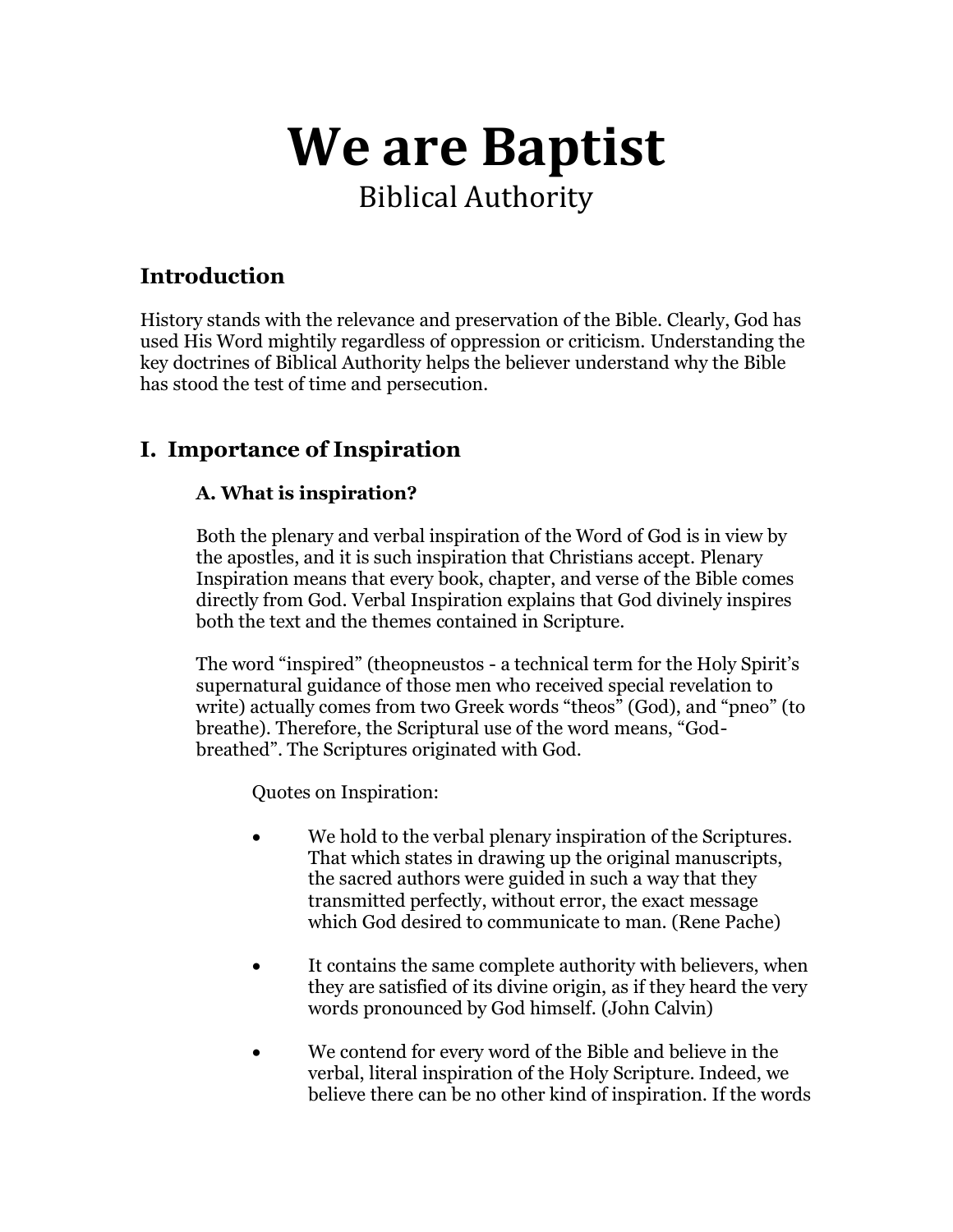are taken from us, the exact meaning is of itself lost. (Charles Spurgeon)

## **B. The Bible claims its own inerrancy (Jeremiah 1:7-9)**

- 3808 times the authors claim to be transmitting the very words of God.
- $(Deut. 4:2 / 6:1-2, 6-9 / 12:32)$
- (Psalms 19:7 / 119:42, 96, 140, 142, 151, 160, 172)
- Matthew  $5:18$  not one jot or tittle shall pass away
- John 10:35 scripture cannot be broken
- Scripture is not by the will of man (1 Peter 2:20-21), but the prophets of old wrote as the Holy Spirit inspired them.

# **II. The Preservation of Scripture**

"If you and I believe that the original writings of the Scriptures were verbally inspired by God, then of necessity they must have been providentially preserved through the ages." (John Bunyan)

*(Psalm 12:6, 19:7, 33:11, 100:5, Matthew 24:35, Luke 16:17)*

## **A. Preservation was necessary because of the attacks of Satan. All the way back in Genesis, Satan started questioning God's Word.**

1. Yea hath God said?

**Genesis 3:1** *Now the serpent was more subtil than any beast of the field which the LORD God had made. And he said unto the woman, Yea, hath God said, Ye shall not eat of every tree of the garden?*

- 2. Satan began to attack the preservation of God's Word.
- 3. Today people are still attacking God's Word.
	- How do you know this is really God's Word?
	- How do you know what God really meant?
	- Aren't there many different ways to interpret the Bible?

## **B. Preservation is a matter of faith.**

1. Would God inspire His Word only to have it pass away?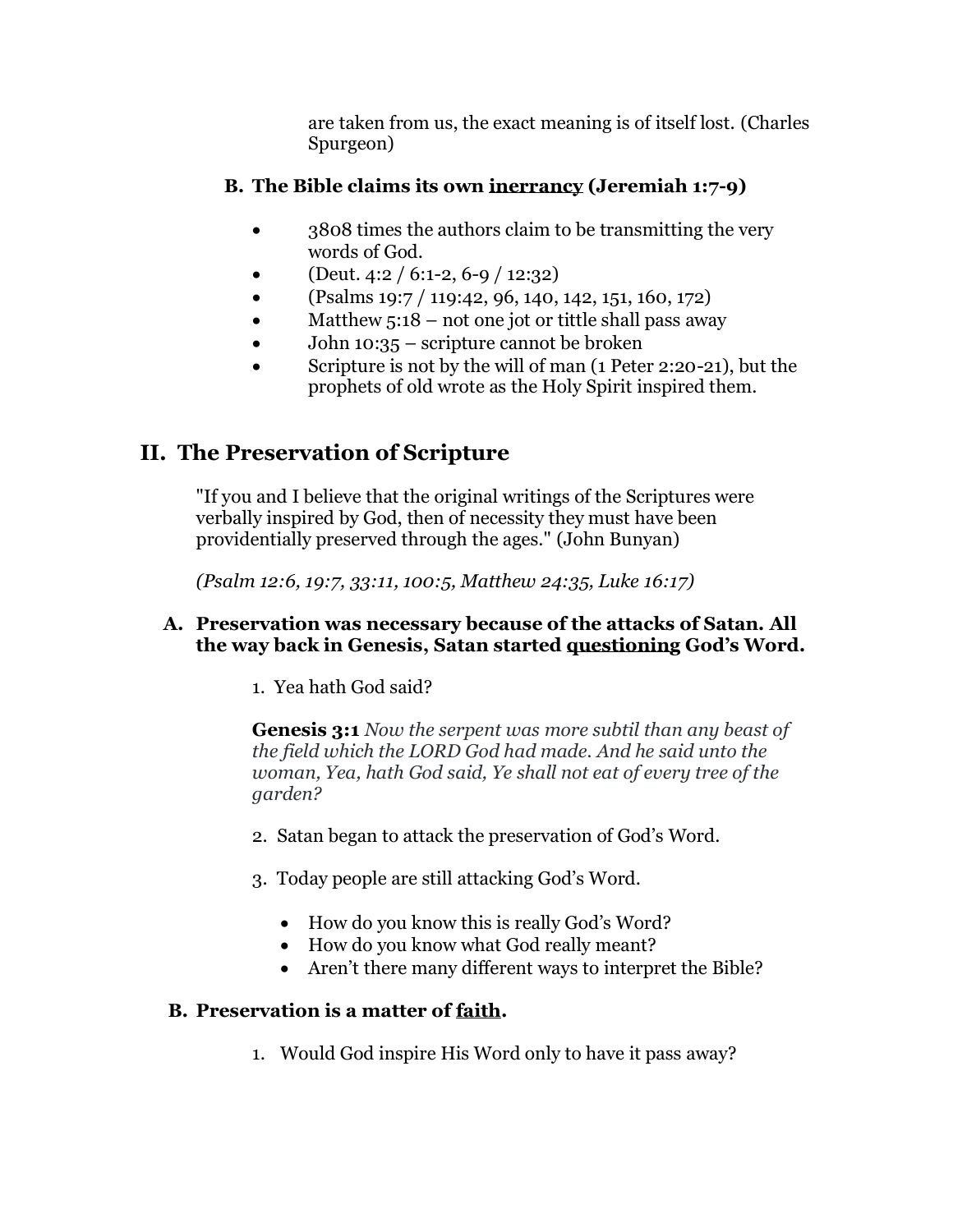**Psalm 100:5** *For the LORD is good; his mercy is everlasting; and his truth endureth to all generations.*

**Matt 24:35** *Heaven and earth shall pass away, but my words shall not pass away.*

- If you believe in inspiration, then to believe the Bible is still intact one must believe in the doctrine of preservation as well.
- 2. God's Word tells us that it is preserved!

**Ps 33:11** *The counsel of the LORD standeth for ever, the thoughts of his heart to all generations.*

**Matt 24:35** *Heaven and earth shall pass away, but my words shall not pass away.*

#### **C. God has kept His Word completely intact.**

**John 10:35** *If he called them gods, unto whom the word of God came, and the scripture cannot be broken;*

Question: Since the Bible was written so many years ago, and since other books have been written that claim to also be from God, how do we know what is and isn't Scripture?

## **III. Canonicity (man's recognition of God's Word)**

#### **A. Definition of canon**

- A "canon" was a measuring rod or a reed used to measure *(Ezek. 40:3*)
- The word "canon" comes from the Greek word "kanon" which referred to a standard or rule by which one's writings or practices were measured (EX: *II Cor. 10:13; Gal. 6:16; Phil. 3:16*).
- Canonicity deals with the recognition and acceptance of Scripture by men.
- Whereas inspiration reveals how the Bible received its authority, canonization tells how the Bible received its acceptance.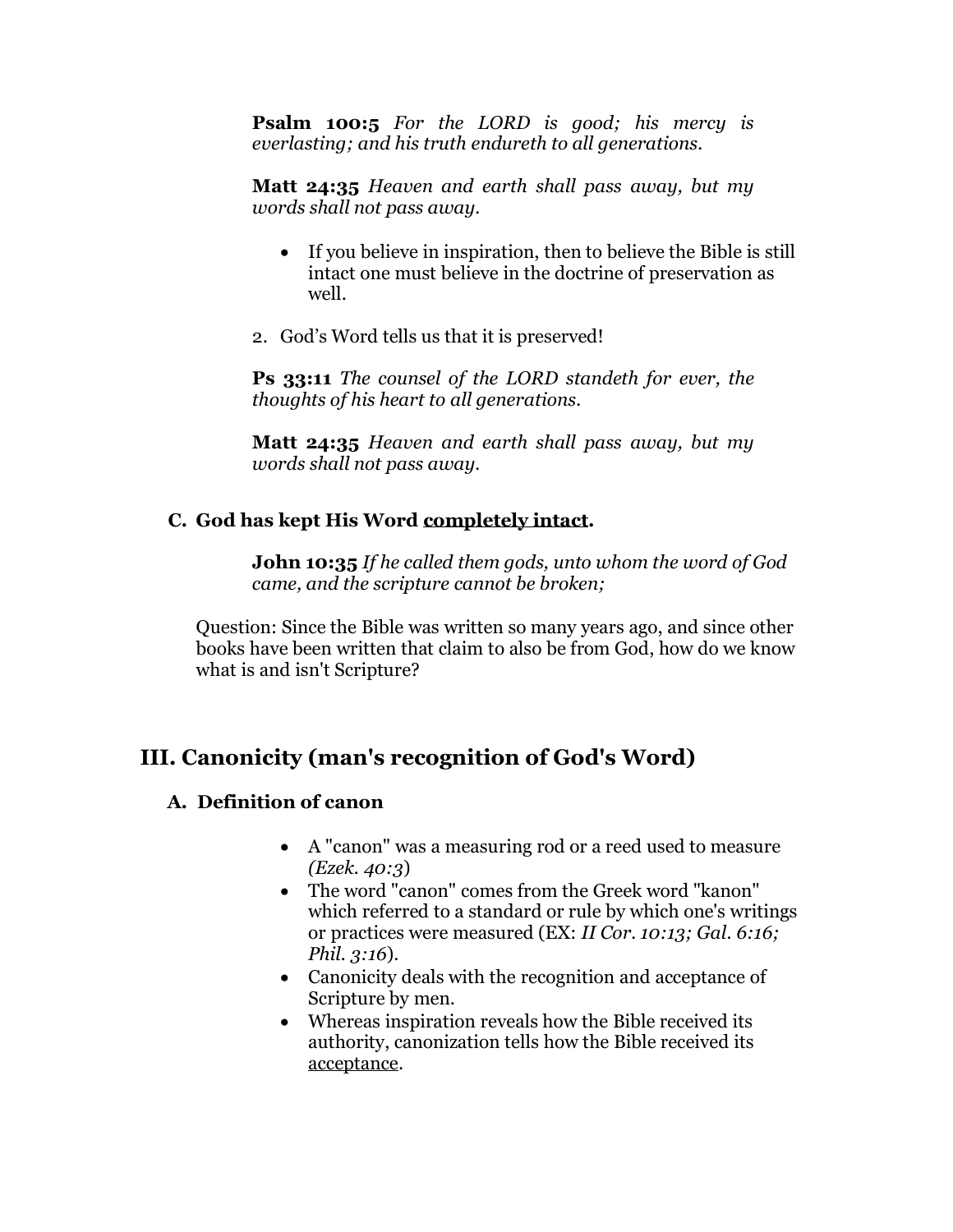NOTE: Men can only discover which books were inspired. It is God who determined which books were inspired.

#### **B. Necessity of a canon**

Having criteria to measure the authenticity of books, and then making a list of recognized books was necessary for the following reasons:

- 1. The death of the apostles
- 2. The abundance of false teachers
- 3. The production of false writings
	- The Old Testament Apocrypha (14 "hidden" books)

I Esdras, II Esdras, Tobit, Judith, the rest of Esther, the Wisdom of Solomon, Ecclesiasticus (the wisdom of Jesus, Son of Sirach), Baruch, the Son of the Three Holy Children, the History of Susanna, Bel and the Dragon, the Prayer of Manasseh, I Maccabees, II Maccabees.

\* These books were written during the silent years - 400 B.C. -- the birth of Christ.

• New Testament Pseudepigrapha ("false writings")

A large number of Jewish works attributed to men of Scripture, but were false (EX: I Enoch, Martyrdom of Isaiah, Sibylline Oracles).

• The New Testament Apocrypha

Books that circulated during the early stages of the Christian era, which supposedly related details about Christ and the apostles, but were never considered to be canonical.

EX: The Gospel of Peter, The Gospel of the Egyptians, The Gospel of Thomas, The Gospel of Nicodemus, the Epistle to the Laodiceans (which was a plagiarization of Philippians).

NOTE: The following list some of the reasons these books were rejected from the canon:

> • They abound in historical and geographical inaccuracies (EX: II Maccabees)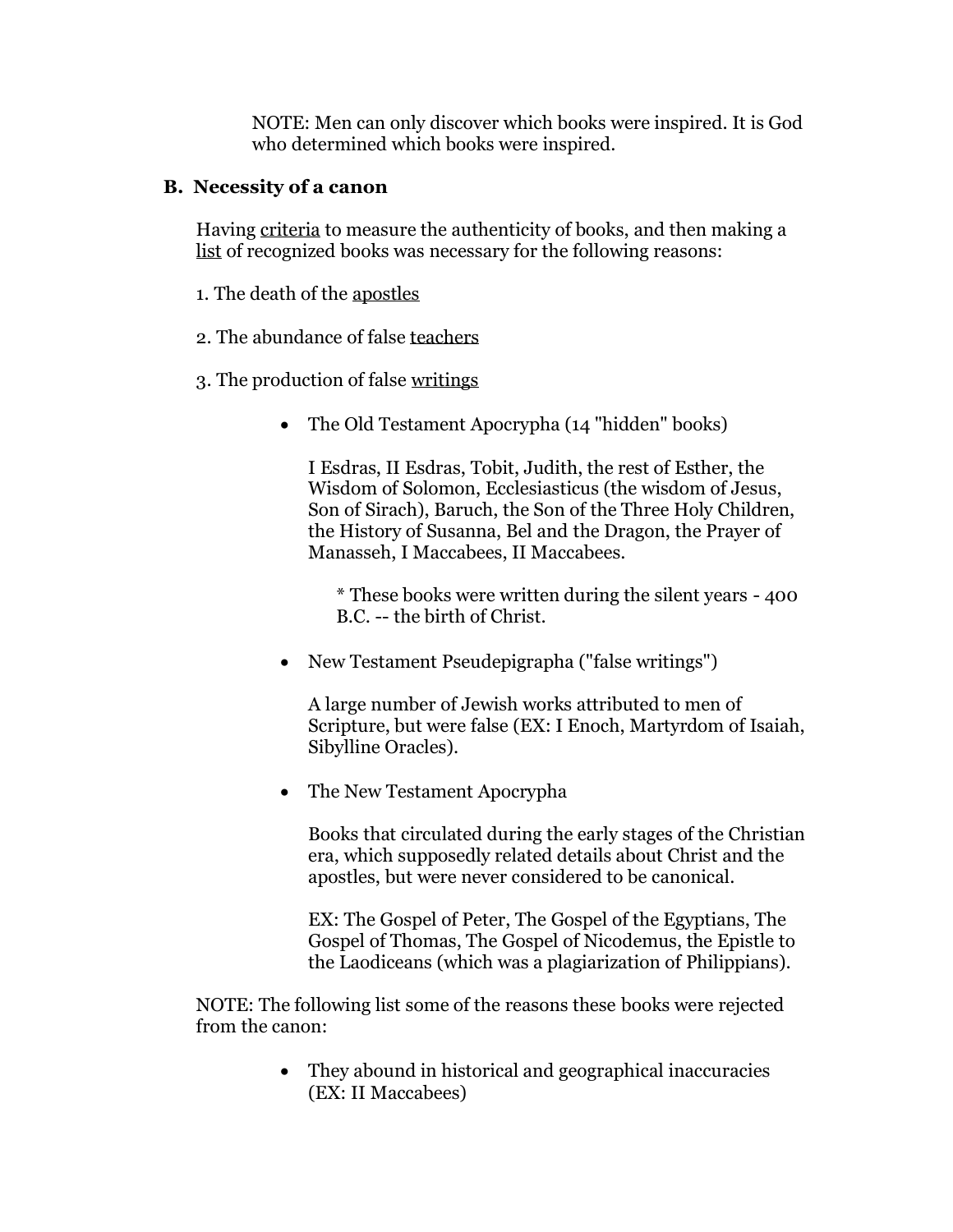- They teach doctrines which are false and contrary to inspired Scripture (much docetism, gnostisism and immorality (EX: Judith)
- They resort to literary types and display an artificiality of subject matter and style inconsistent with inspired Scripture (EX: Tobit)
- They propagate the fanciful, mystical (EX: Bel and the dragon), and fictitious.
- They lack the distinctive elements, which give genuine Scripture its divine character. Much imitation and plagiarism. (EX: II Esdras, the Epistle to the Laodiceans, the Epistle of Barnabas)

## **C. Rules for acknowledging canonicity**

Principles were employed by early historians (Eusebius d. 340) and believers (Polycarp d. 155) in order to recognize which books measured up to the canon (standard).

NOTE: While no official list has been discovered of the rules they used, a compilation of their comments about Scripture in their writings would reveal the following criteria which they demanded before they would accept a book as being from God:

- 1. Apostolic origin or authority (*Jn. 16:13; Jn. 2:22; Eph. 2:20-22; I Cor. 14:37; II Pet. 3:15-17; Heb. 1:1-3*)
- 2. Doctrinal consistency with former revelation and apostolic teaching (*Gal. 1:8-9; Dt. 13*)
- 3. Evidence of divine inspiration
- 4. Reception and preservation by New Testament believers (*1 Thes. 5:27, 1 Tim. 4:13, Col. 4:16*)
- 5. Christological Is the book centered on Jesus Christ? (*Luke 24:27, II Cor. 5:20*)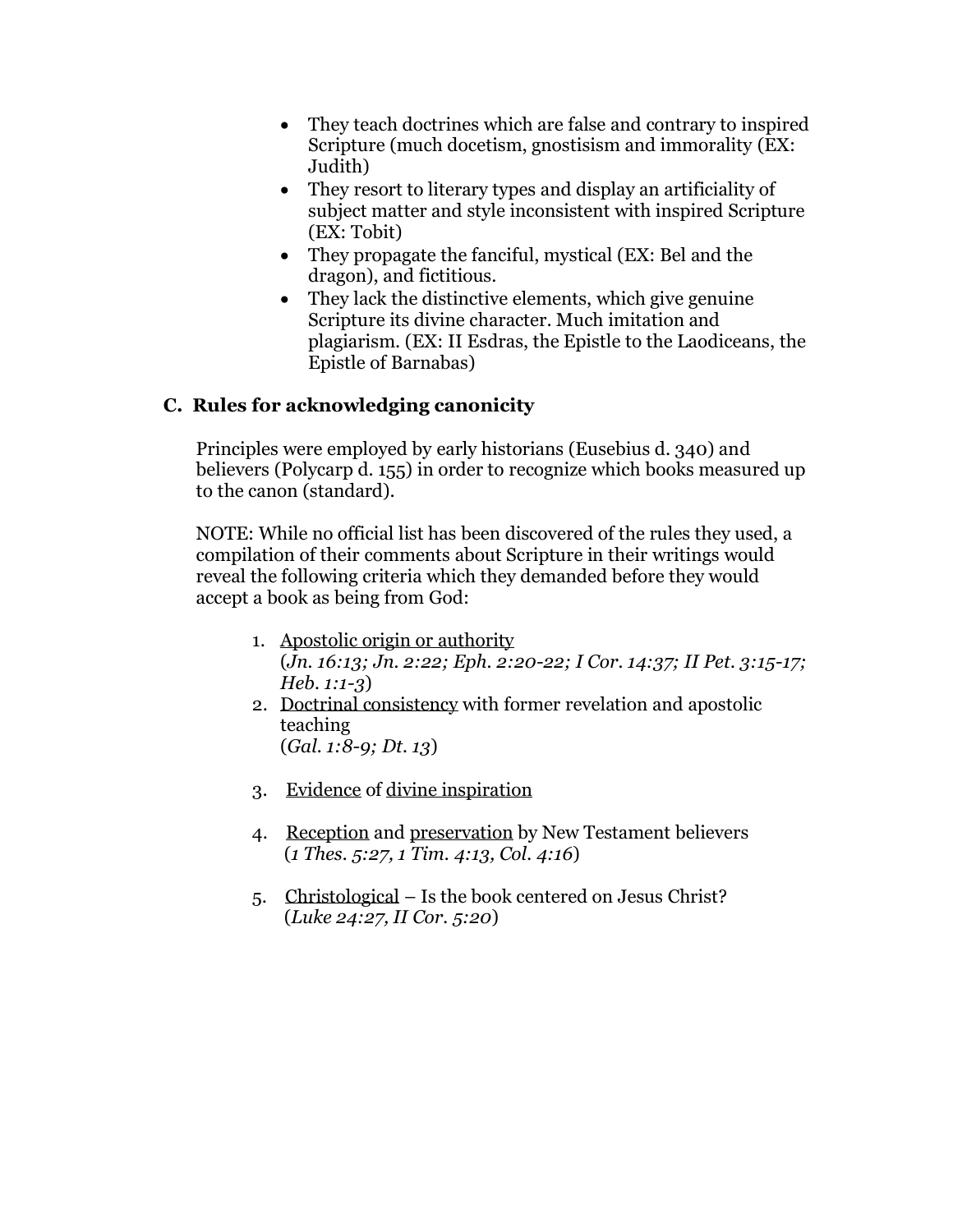## **IV. Three Major Positions Concerning the Word of God**

## **A. The King James Only Position**

- 1. This view states that the King James Version of the Bible as a translation is inspired.
- 2. Problems with this view.
	- Most holding this view do not seek to base their position upon Scripture or even history as such. Rather, it is founded upon a circular rationale, which goes something like this: "The Bible is the inspired Word of God. The Bible I hold in my hand is the King James Version. Therefore, the King James Bible is the inspired Word of God. Accordingly, when the King James Version translators accomplished their translation in A.D. 1611, they were inspired. Thus, the result of their work, the King James Version, is inspired and is the exclusive manifestation of the Word of God in this age."
	- The Bible we hold in our hand today is not the 1611 version. We use the 1769 edition. There were also eight other revisions and editions to the King James Version between 1611 and 1769: 1612, 1613, 1629, 1631, 1638, 1717, 1745, 1762)
	- It ignores the difference between inspiration and preservation.
	- It opens up for errors in translating into other languages when you do not go back to the Greek and Hebrew and instead try to translate from the English into another language.

## **B. The Critical Text Position**

1. This can be summarized in this way: It is the science of comparing manuscripts with manuscripts to find what appears to be scribal errors.

- Early manuscripts were all handwritten.
- The Alexandria texts were purposely altered.

**2 Cor 2:17** *For we are not as many, which corrupt the word of God: but as of sincerity, but as of God, in the sight of God speak we in Christ.*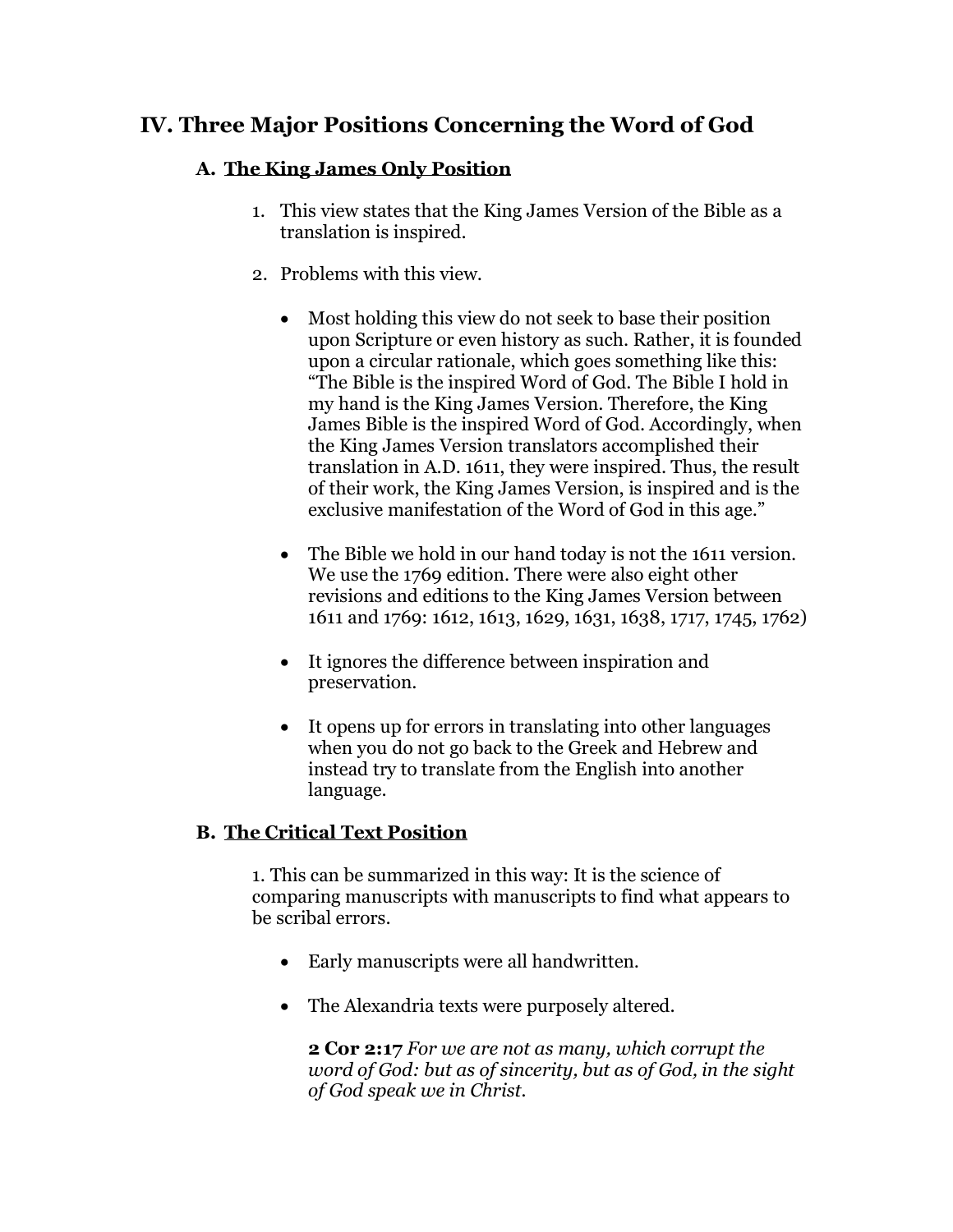- 2. Problems with the critical text view
	- Tries to use science to prove the spiritual.
	- Uses only the part they want and ignore the fact that 99% of the critical texts they found agree with the received text, however, they only use about 50 documents to try to change the received text. They don't use the other 5,450 because they AGREE with the received text.
	- The modern translations come from the critical texts and originated in the last 130 years through the work of Westcott and Hort. These men were liberal modernists who did not believe in the verbal inspiration of the Bible, nor did they accept that the Bible was inerrant!
	- The modern texts come from the Alexandria text or corrupted text.

#### **C. The Preserved Text Position (The Received Text View or Textus Receptus)**

1. That the word of God has been preserved throughout the ages in Bible believing churches through the received text. It is called received because it was the accepted Bible by all orthodox, Bible Believing churches of whatever variety up until 120 years ago.

2. Criticisms of the preserved text position.

- You must by faith accept the fact that if God was going to inspire His Word, that He would also be able to preserve it from error as it was passed down through generations.
- It casts a cloud on the other versions as having errors. This is not a problem, but more of a reality.